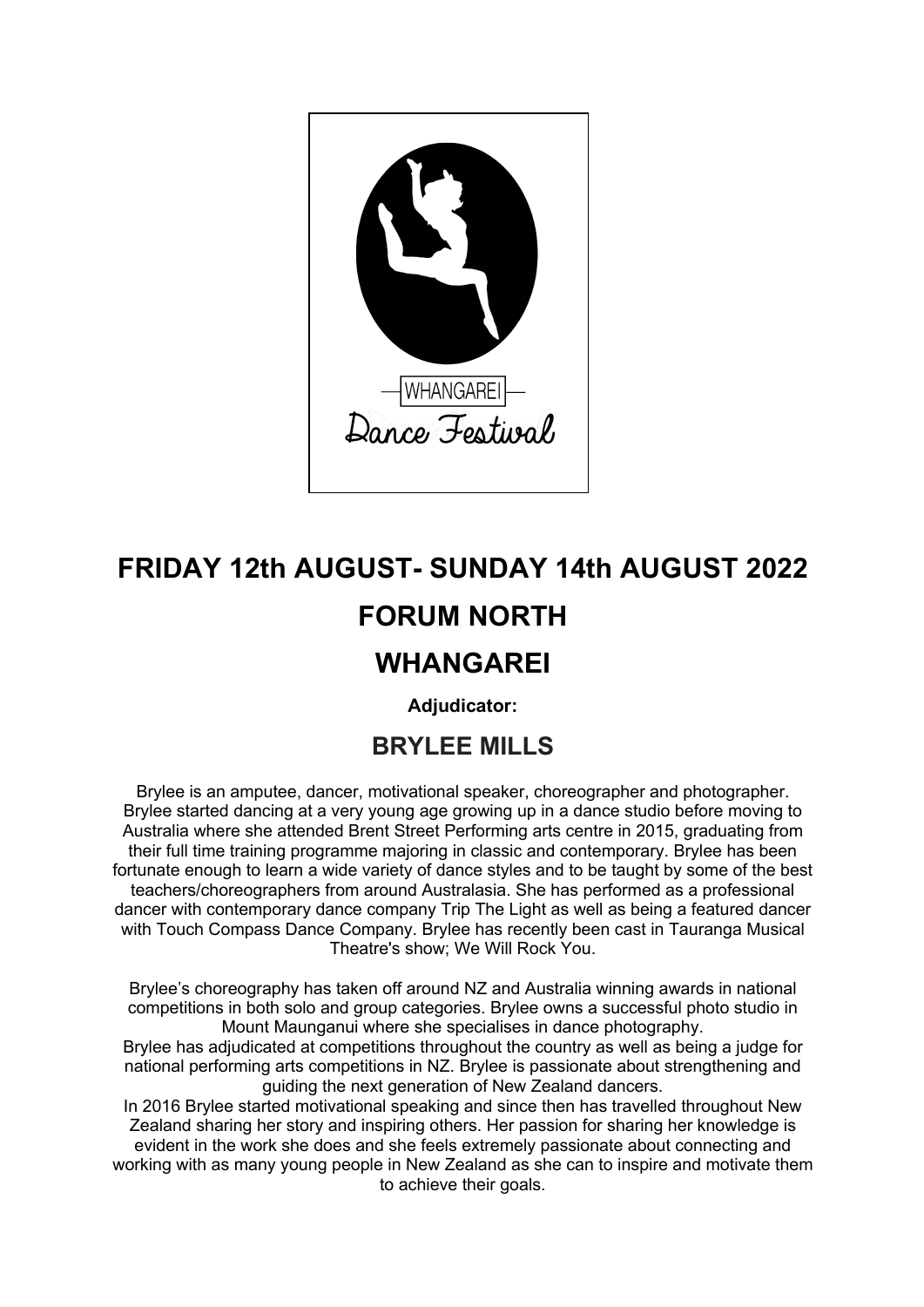### SOLO \$12 DUO \$16 (\$8 PER DANCER) TRIO \$18 (\$6 PER DANCER) GROUP \$30 (PER GROUP) ADMINISTRATION FEE \$30

Entries close:  $26<sup>th</sup>$  June 2022

Entries for this competition will be accepted until the program is full in relation to time allowances for the weekend or the closing date, whichever comes first.

### **No entry will be accepted without full payment and entry form.**

Theatre entry for viewing is \$5 per session, this excludes group sessions which are \$10 per person, or \$45 for a full weekend pass (\$40 if pre paid with your entry) which includes all sessions for the entire weekend. If you order a weekend pass, this can be collected at the competition.

Under 5's – free

Competitors – free (Competitors will only be able to enter the Theatre for the Troupes nights if there are seats available, if they wish to secure a seat they will need to purchase a ticket)

Studios with group entries will receive **two** free teachers weekend passes, these can be collected at the competition.

Programmes are emailed only and the cost is included in the administration fee.

Please note there are no eftpos facilities at these competitions.

Please note the Whangarei Dance Festival will commence at

### **11am on Friday 12th August.**

### **whangareidancefestival@gmail.com**

#### **COVID**

Should the Whangarei Dance Festival need to be postponed due to Covid restrictions we will announce this as soon as possible. The Whangarei Dance Festival will not take place under Red restrictions. In the event of a postponement, refunds will not be offered. Entries will be transferred to the next Whangarei Dance Festival date.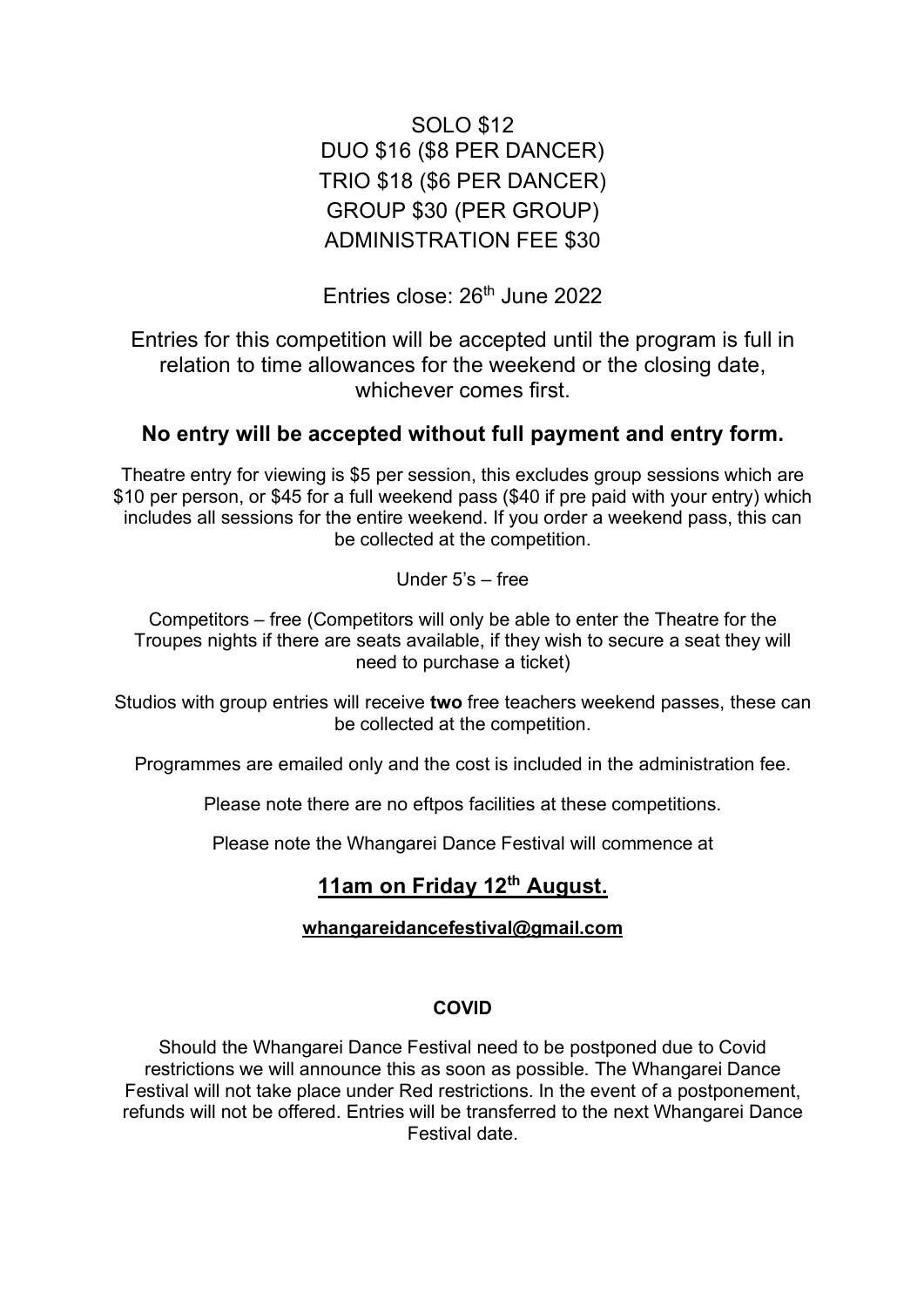#### **RULES & INFORMATION**

#### **1. ENTRIES**

**a)** The submission of any entry by or on behalf of any person implies the acceptance of the competition rules as laid down in this syllabus and of any other conditions attached to any specified class therein.

**b)** All entries must be submitted via the entry form on Red Fridge Door – this is the only entry format accepted. The link will be posted to our official Facebook and Instagram Pages. **c)** Fees are to be paid in full at the time of entry. Payment can be made via:

Internet banking to ASB Bank Whangarei 12-3115-0246936-00. Please use FULL NAME of dancer as reference.

**d)** Any entry submitted before the official opening date and time will be void. The opening date and time will be posted to our official Facebook and Instagram Pages.

**e)** No person will be permitted to compete more than once in any one solo class.

#### **2. ELIGIBILITY**

**a)** Amateur Status: These competitions are for amateur competitors and are not open to professional performers. Professional Performer status is achieved by qualification or experience.

**b)** Age: Age limits will be taken at the date of the commencement of the competition. Birth date details are to be entered on the competition entry form.

**c)** Competitors may NOT enter Whangarei Dance Festival if they have been taught by the adiudicator in the last 2 years.

#### **3. CLASSES**

The Competitions Committee reserves the right to divide classes, combine small classes or cancel classes. Entry fees will be refunded if the class is cancelled by the committee.

#### **4. COMBINED CLASSES**

In combined age group classes where there is more than 1 trophy, the top placing for the age group will receive a trophy.

#### **5. REPETITION OF A DANCE**

A dance can **NOT** be repeated during the competition, with the exception of:

**a)** A First time solo performer who may also compete in their age class.

**b)** A National Young Performer entrant who may also compete in their age classes.

#### **6. TIME LIMITS**

Exceeding these time limits could result in disqualification. **Solos/duos/trios: 3 mins max Groups: 5 minutes max.**

#### **7. GROUPS**

**a)** A group consists of four or more dancers.

**b)** Group ages are the average age of a group.

#### **8. REPLACEMENTS**

In the event of sickness, a competitor dancing in duos, trios or groups may be replaced before the beginning of the session by a bona fide competitor in the Competitions. Please advise the Competitions Committee before the beginning of the session.

#### **9. ORDER OF PERFORMANCE**

Competitor's names will appear in the program in the order in which they will compete. All competitors are to be backstage or near the vicinity at the time of the commencement of their class. Those not present when called upon, shall at the discretion of the Competitions Committee forfeit their right to compete in that class.

#### **10. SECOND ATTEMPTS**

If a competitor runs off stage during their performance, a second attempt may be permitted at the discretion of the Adjudicator for under 12 years only but they forfeit their right to a placing in that class.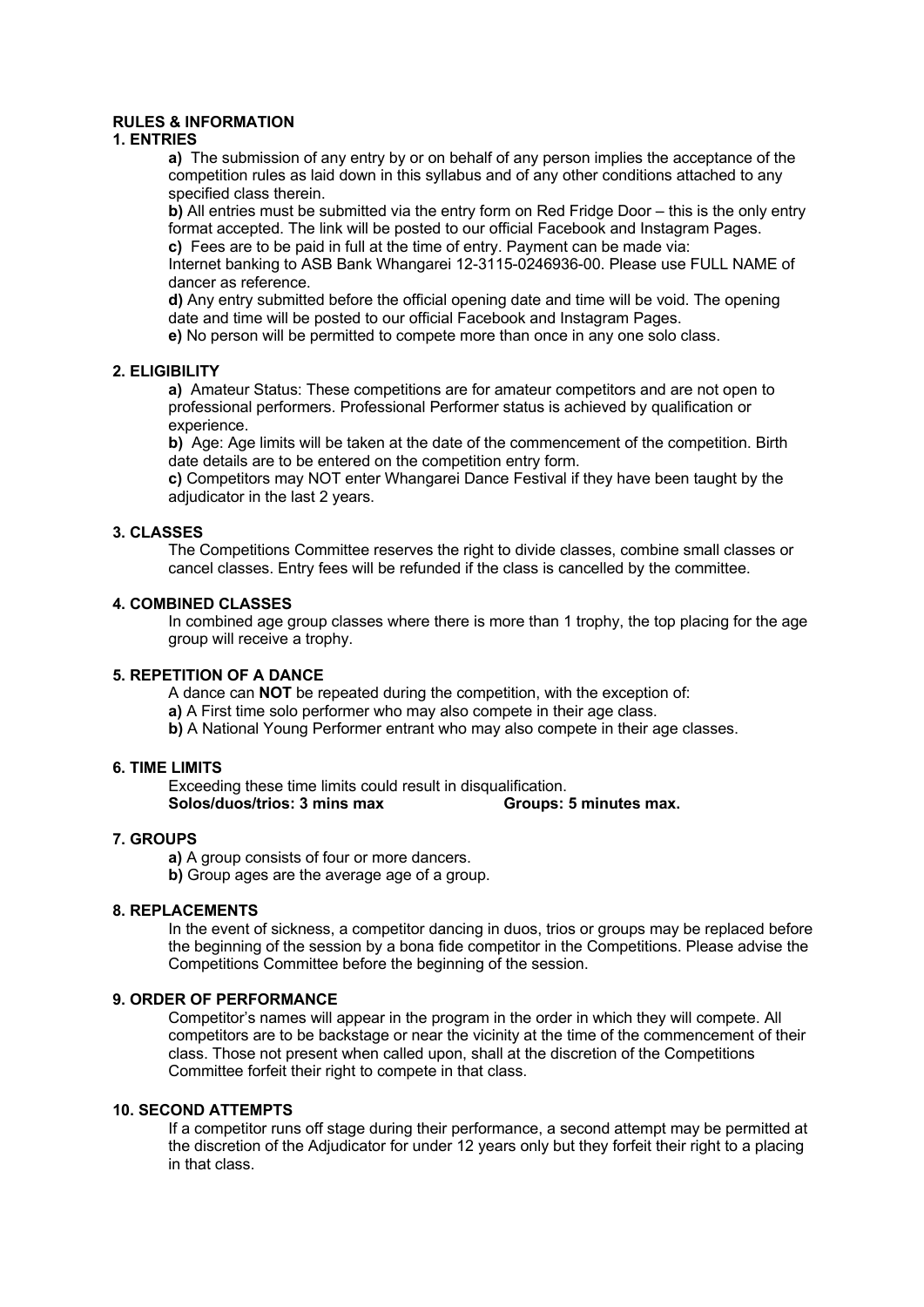#### **11. ERRORS**

Please notify the Competitions Committee via email of any errors in the competition program before the competition begins.

#### **12. WITHDRAWALS**

Please advise the Competitions Committee of any withdrawals before the commencement of the competition.

#### **13. MUSIC**

All music must be submitted via the app, further details will be released once entries have been received and the program released. ALL MUSIC MUST BE SUBMITTED BY FRIDAY 29 JULY. Any music submitted after the music closing date will not be accepted and the acts will be removed from the program.

Please ensure dancers have a back up of their music on either a phone or usb.

#### **14. ADJUDICATOR**

No communication by teachers, competitors or other interested parties, with the adjudicator is permitted. The Competitions Committee reserves the right to disqualify a competitor for any breach of this rule.

#### **15. REHEARSALS**

Rehearsals on stage are not permitted at any time, including meal breaks, except in special circumstances and then only with the permission of either the Competitions Committee or Stage Manager.

#### **16. CURTAINS and STAGE LIGHTING**

Curtains and dimming of stage lights may be used for Groups and Troupes only, to be organized by the teacher.

#### **17. GROUP/TROUPE SESSION**

Entry to a troupe/group session is \$10 per person. The theatre will be vacated before the commencement of these sessions. Tickets will be available to purchase from the commencement of the competition. If you pre purchased a weekend pass, please see the ticket table to collect your ticket for the troupe session.

#### **18. OPEN CLASS**

The open class is a class for competitors to enter any genre of dance. The same dance can not be repeated if already danced in another class.

#### **19. FIRST TIME SOLO PERFORMER**

The First Time Solo Performer class is a class for solo competitors that have not competed in a competition previously. It must be their first time competing as a soloist. This class will always be the first class in the schedule of the Whangarei dance Festival.

#### **20. DUOS/TRIOS**

**a)** Only 1 competitor from the duo/trio to enter and pay the entry fee. If more than one person enters no refund will be given.

- **b)** Competitors may compete twice in a class but only once with the same partner.
- **c)** No competitor aged 13 years or over is permitted to dance in an under 13 duo class.

#### **21. FILMING and PHOTOGRAPHY**

**a)** A competitor may arrange for their performance to be recorded by an audience member. In no circumstances may you record, on any device, another performer without their permission. **b)** A competitor may arrange for their performance to be Photographed by an audience member. In no circumstances may you photograph, on any device, another performer without their permission.

**c)** NO flash photography is permitted.

**d)** The Adjudicator's verbal summary comments are not to be recorded by any means.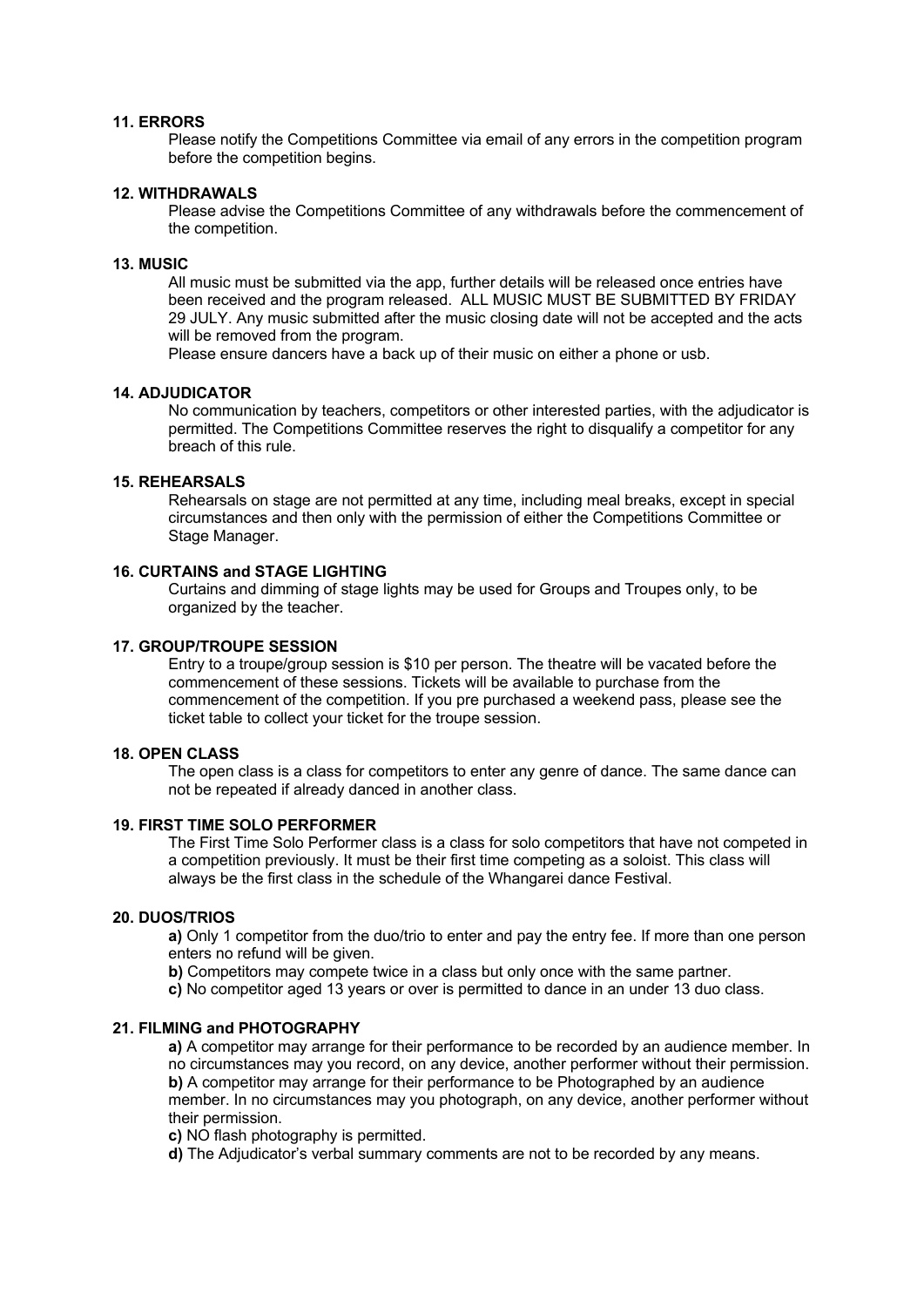**e)** The Whangarei Dance Festival Committee may take photos and videos for use on Social Media. If you do not wish to have photos or videos used on social media please advise the committee before the commencement of the competition.

#### **22. TROPHIES**

All trophies won by competitors at the August 2022 Whangarei Dance Festival are to be returned by June 1st 2023. They are to be professionally engraved at competitors expense and cleaned prior to return. Competitors will be invoiced for the costs of repairing trophies returned in poor condition or damaged.

Entries for the following years competitions will not be accepted until all trophies held by a competitor are returned.

#### **23. PROTESTS**

To enter a protest Competitors are required to submit in writing the grounds upon which the protest is based plus a \$20 (twenty dollars) fee to the Whangarei Dance Festival before the end of the competitions.

Should the protest, upon investigation by the Competitions Committee be deemed frivolous or unfounded, the fee shall be forfeited. The decision of the Competitions Committee is final.

#### **24. PERSONAL RISK**

**a)** All competitors compete at their own risk and the Whangarei Dance festival accepts no responsibility for any accidents or mishaps.

**b)** The volunteers helping with the event will not accept responsibility for the supervision of children.

#### **25. PRIVACY DISCLAIMER**

This competition entry form collects personal information about you.

**a)** This information is collected for the purpose of registering you and determining your eligibility for the classes you have entered in Whangarei Dance Festival.

**b)** This information will form part of the competitions program and is available to the organisers of the Whangarei Dance festival. It may also be used to inform you about services and events offered or recommended by Whangarei Dance Festival and opportunities to support Whangarei Dance Festival's work.

**c)** You have the right of access to and correction of this information subject to the provisions of the Privacy Act 1993.

#### **26. THEATRE RULES**

**a)** If you enter the theatre while a competitor is dancing, please remain standing at the back of the theatre until the competitor has finished their item.

**b)** Please do not talk or move around the Theatre while a competitor is performing.

**c)** It is recommended that competitors do not enter the theatre in costume until after they have performed their dances. The adjudicators like to see costumes for the first time on stage – not in the theatre.

**d)** No food or drinks are to be taken into the theatre.

**e)** Please treat the theatre with respect at all times.

**f)** Cellphones are to be either switched off or on silent while inside the Theatre and side stage.

#### **27. SCORING**

**a)** A prize is awarded to every act that performs at the Whangarei Dance Festival. **b)** Every competitor will receive a Gold, Silver or Bronze award based on the following scoring system:

#### **GOLD AWARD : 85-100 POINTS SILVER AWARD : 70-84 POINTS BRONZE AWARD : 0-69 POINTS**

**c)** Groups will be scored on the same system and there will be one award per group.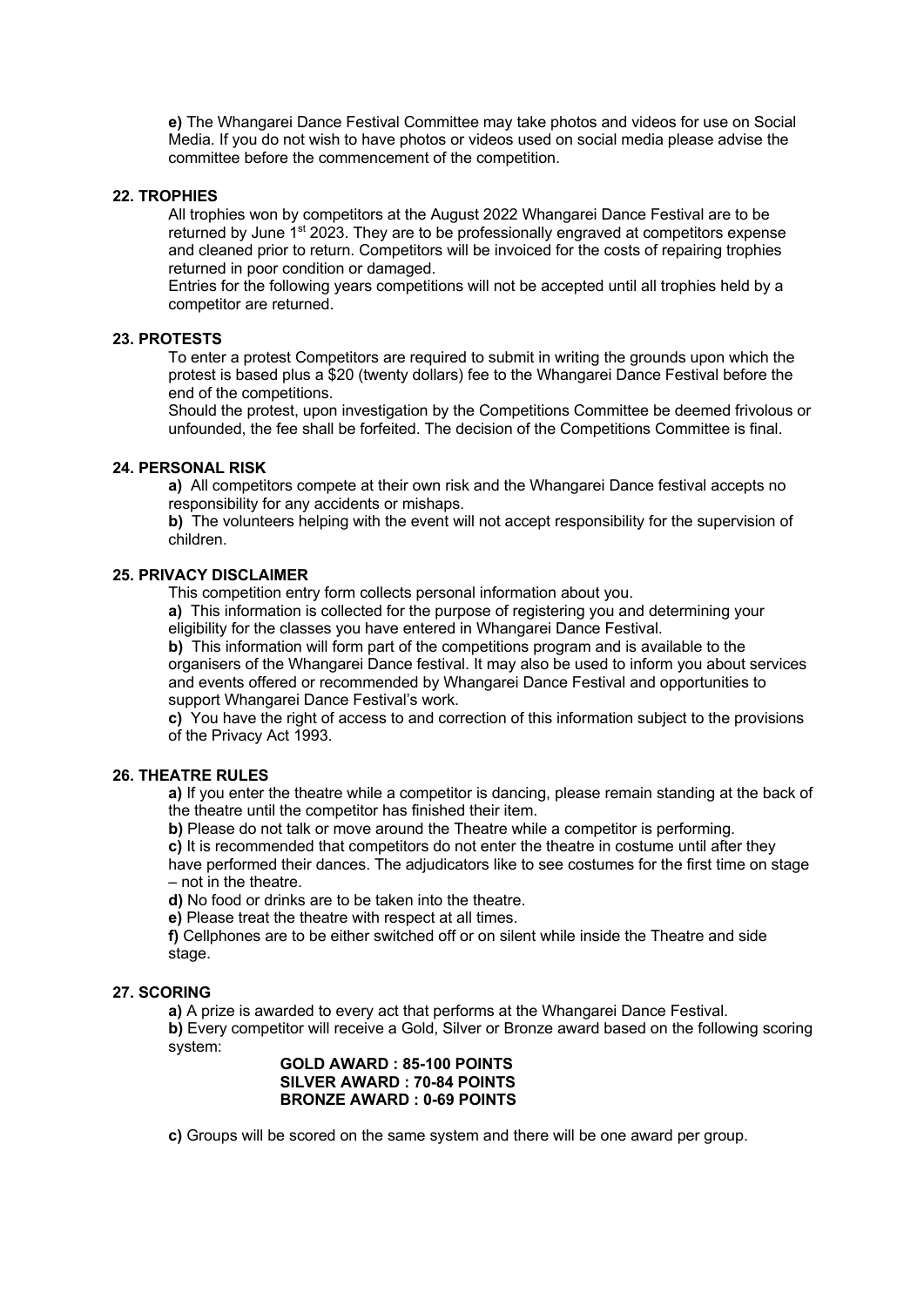#### **28. PRESENTATIONS**

**a)** Presentations of Trophies and ribbons will be made at the end of each session. Dancers that have competed in the session will need to be onstage to collect their award, if that dancer has gone, someone else can collect this award on their behalf. If an award is not collected by the end of the weekend they will not be posted to you and therefore will be forfeited. Results will be read out loud and competitors will come forward to collect their awards.

**b)** Adjudicator reports will be available via the app once the presentations have taken place.

#### **29. REFUNDS**

Please check your entries carefully as no refunds will be given. Any overpayments will be taken as sponsorship. No refunds will be given for any reason. Transfer of entries or payments to another competition date is not permitted

#### **30. PLEASE NOTE**

**a)** Everyone working at the competitions is a volunteer and doing their best in all circumstances. Abusive or confrontational behaviour will not be tolerated.

**b)** Rosin is to only be used in the box provided.

**c)** No prompting or assistance of any kind is to be given during a performance, except by the Adiudicator.

**d)** During solos/duo/trio classes, competitors may have one support person side stage with them. Side stage must be quiet and kept clear at all times.

**e)** During The Group classes there is to be no parents or extra dancers side stage, groups may have their teacher or one assistant.

#### **31. FIRST TIME COMPETITORS IN WHANGAREI**

**a)** On arrival, competitors should proceed to the dressing rooms, check in their music at least 30 minutes before the expected time of their performance. Ask any assistant wearing a lanyard for help if you are unsure about anything.

**b)** Entrance to the theatre is through the front door. At no time are the Exit Doors or the Stage Door to be used to go from back stage to the theatre or vice versa.

#### **32. DRESSING ROOMS, ACCESS AND PARKING**

**a)** The dressing rooms can be accessed via the back stage door situated down the lane between Forum North and the Whangarei Central Library. There is no parking available in this area.

**b)** On Saturday mornings the local Growers Markets takes place in the Walton Street car park across from Forum North so parking in the Forum North car park is limited. Competitors are advised to allow themselves plenty of time as the area becomes very congested.

**c)** Parking in the Forum North Carpark is pay per hour and time limits apply. Please take note of the parking signs for full information.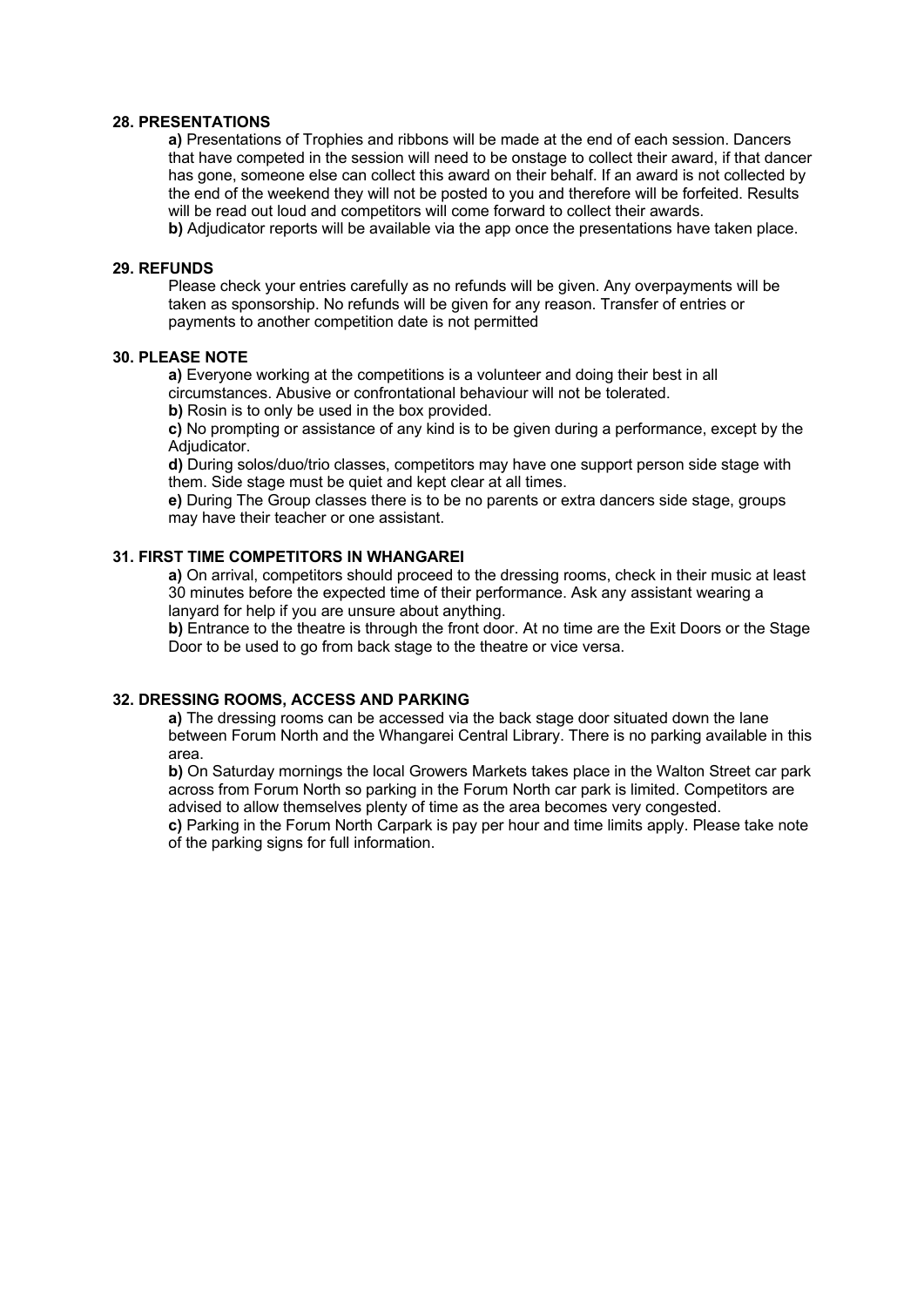# **CLASSES**

| Class 1            | First time solo performer           |
|--------------------|-------------------------------------|
| Class 2            | Jazz under 9                        |
| Class 3            | Jazz 9 and under 11                 |
| Class 4            | Jazz 11 years                       |
| Class <sub>5</sub> | Jazz 12 years                       |
| Class <sub>6</sub> | Jazz 13 and under 15                |
| Class 7            | Jazz $15+$                          |
| Class 8            | Tap under 9                         |
| Class 9            | Tap 9 and under 11                  |
| Class 10           | Tap 11 and under 13                 |
| Class 11           | Tap 13 and under 15                 |
| Class 12           | Tap 15+                             |
| Class 13           | Ballet under 9 (NO POINTE)          |
| Class 14           | Ballet 9 and under 11 (NO POINTE)   |
| Class 15           | Ballet 11 and under 13 (NO POINTE)  |
| Class 16           | Ballet 13 and under 15 (NO POINTE)  |
| Class 17           | Ballet 15+ (NO POINTE)              |
| Class 18           | Pointe solo, under 14               |
| Class 19           | Pointe solo, 14+                    |
| Class 20           | Lyrical under 9                     |
| Class 21           | Lyrical 9 and under 11              |
| Class 22           | Lyrical 11 and under 13             |
| Class 23           | Lyrical 13 and under 15             |
| Class 24           | Lyrical 15+                         |
| Class 25           | Contemporary under 9                |
| Class 26           | Contemporary 9 and under 11         |
| Class 27           | Contemporary 11 and under 13        |
| Class 28           | Contemporary 13 and under 15        |
| Class 29           | Contemporary 15+                    |
| Class 30           | Hip hop under 10                    |
| Class 31           | Hip hop 10 and under 14             |
| Class 32           | Hip hop 14+                         |
| Class 33           | <b>Musical Theatre under 9</b>      |
| Class 34           | Musical Theatre 9 and under 11      |
| Class 35           | Musical Theatre 11 and under 13     |
| Class 36           | Musical Theatre 13 and under 15     |
| Class 37           | Musical Theatre 15+                 |
| Class 38           | Acrobatic (not gymnastics) under 10 |
| Class 39           | Acrobatic (not gymnastics) 10 and   |
|                    | under 14                            |
| Class 40           | Acrobatic (not gymnastics) 14+      |
| Class 41           | Barefoot under 10                   |
| Class 42           | Barefoot 10 and under 14            |
| Class 43           | Barefoot 14+                        |
| Class 44           | Open under 10                       |
| Class 45           | Open 10 and under 14                |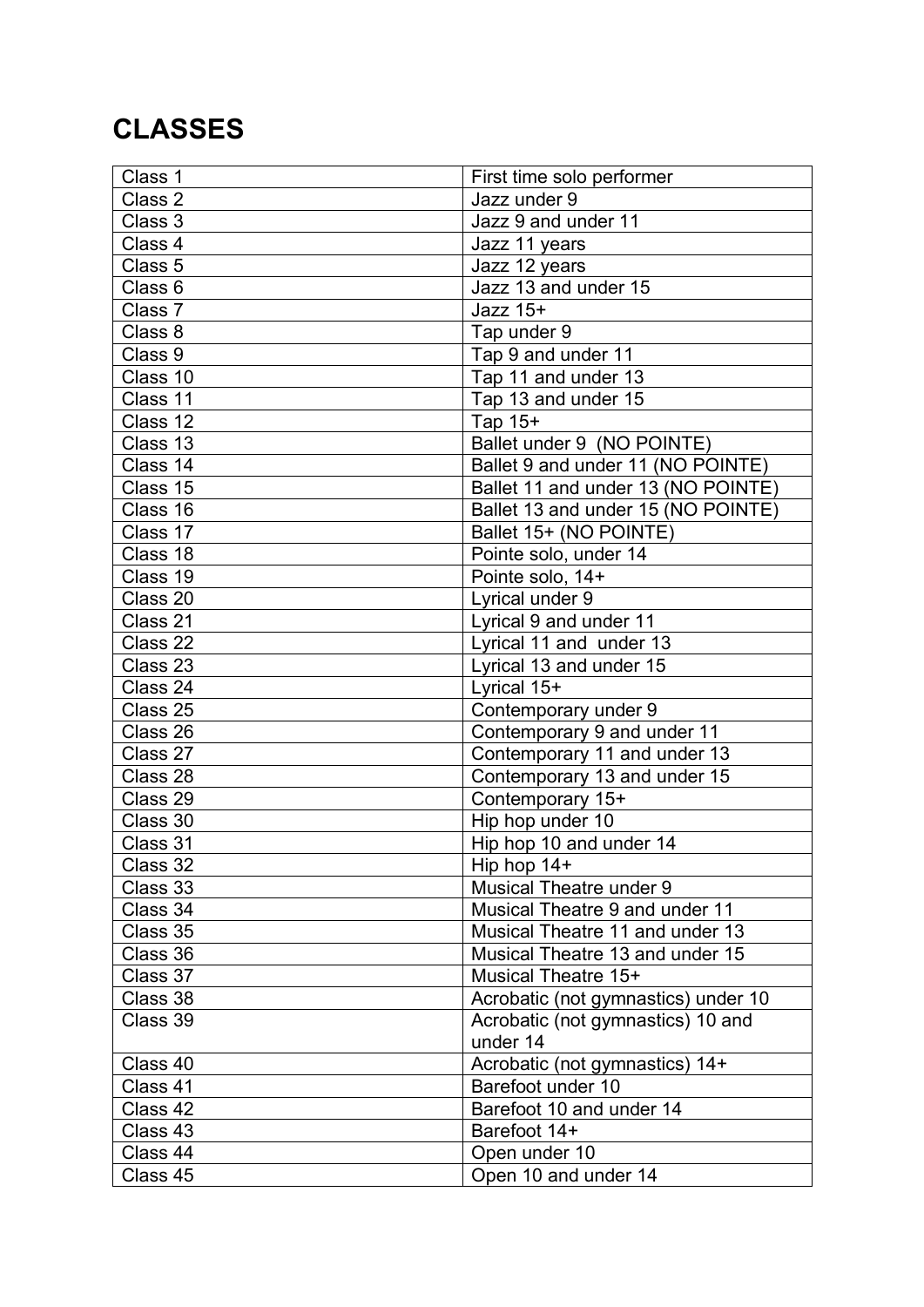| Class 46            | Open 14+                              |
|---------------------|---------------------------------------|
| Class 47            | Own choreography, under 12            |
| Class 48            | Own choreography, 12 and under 15     |
| Class 49            | Own choreography, 15+                 |
| Class 50            | Improvisation Jazz, under 12          |
| Class 51            | Improvisation Jazz, 12 and under 15   |
| Class 52            | Improvisation Jazz, 15+               |
| Class 53            | Improvisation Lyrical under 12        |
| Class 54            | Improvisation Lyrical 12 and under 15 |
| Class 55            | Improvisation Lyrical 15+             |
| Class 56            | Improvisation Contemporary under 12   |
| Class 57            | Improvisation Contemporary 12 and     |
|                     | under 15                              |
| Class 58            | Improvisation Contemporary 15+        |
| Class 59            | Duo Jazz, open age                    |
| Class <sub>60</sub> | Duo Contemporary, open age            |
| Class 61            | Duo Open Under 13                     |
| Class 62            | Duo Open 13+                          |
| Class 63            | Trio Jazz, open age                   |
| Class 64            | Trio Open, open age                   |
| Class 67            | Ballet Group, Under 13                |
| Class 68            | Ballet Group, 13+                     |
| Class 69            | Jazz Group, Under 13                  |
| Class 70            | Jazz Group, 13+                       |
| Class 71            | Tap Group, Under 13                   |
| Class 72            | Tap Group, 13+                        |
| Class 73            | Contemporary Group, Under 13          |
| Class 74            | Contemporary Group, 13+               |
| Class 75            | Lyrical Group, Under 13               |
| Class 76            | Lyrical Group, 13+                    |
| Class 77            | Musical Theatre Group, Under 13       |
| Class 78            | Musical Theatre Group, 13+            |
| Class 79            | Open Group, Under 13                  |
| Class 80            | Open Group, 13+                       |